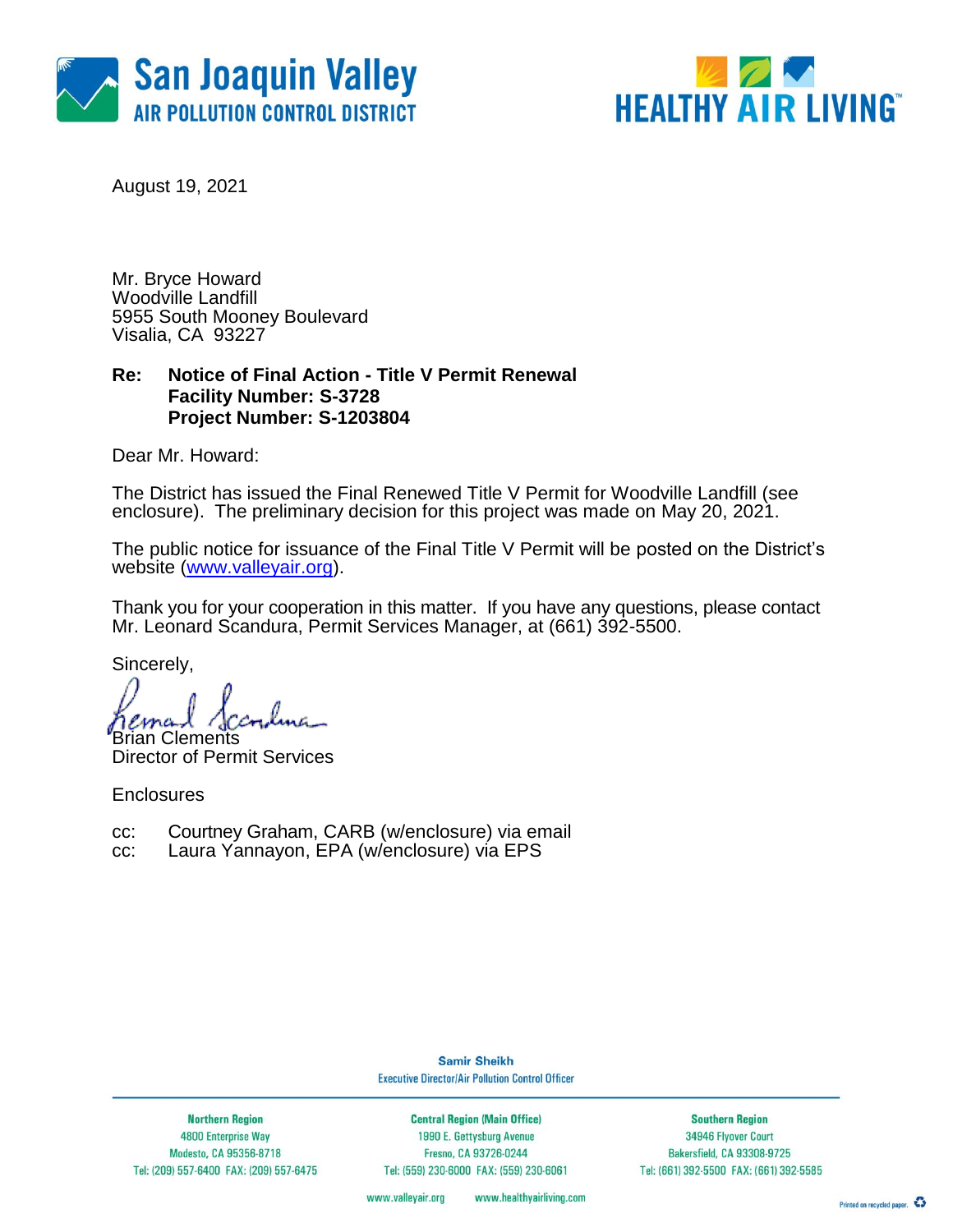



# **Permit to Operate**

**FACILITY:** S-3728 **EXPIRATION DATE:** 08/31/2026 **LEGAL OWNER OR OPERATOR:** WOODVILLE LANDFILL **MAILING ADDRESS:** 5955 S MOONEY BLVD

VISALIA, CA 93277-9394

**FACILITY LOCATION:** 19800 ROAD 152

**FACILITY DESCRIPTION:** SANITARY LANDFILL

WOODVILLE, CA

The Facility's Permit to Operate may include Facility-wide Requirements as well as requirements that apply to specific permit units.

This Permit to Operate remains valid through the permit expiration date listed above, subject to payment of annual permit fees and compliance with permit conditions and all applicable local, state, and federal regulations. This permit is valid only at the location specified above, and becomes void upon any transfer of ownership or location. Any modification of the equipment or operation, as defined in District Rule 2201, will require prior District approval. This permit shall be posted as prescribed in District Rule 2010.

**Samir Sheikh**<br>Executive Director / APCO

Director of Permit Services

Aug 19 2021 8:22AM -- KLEVANND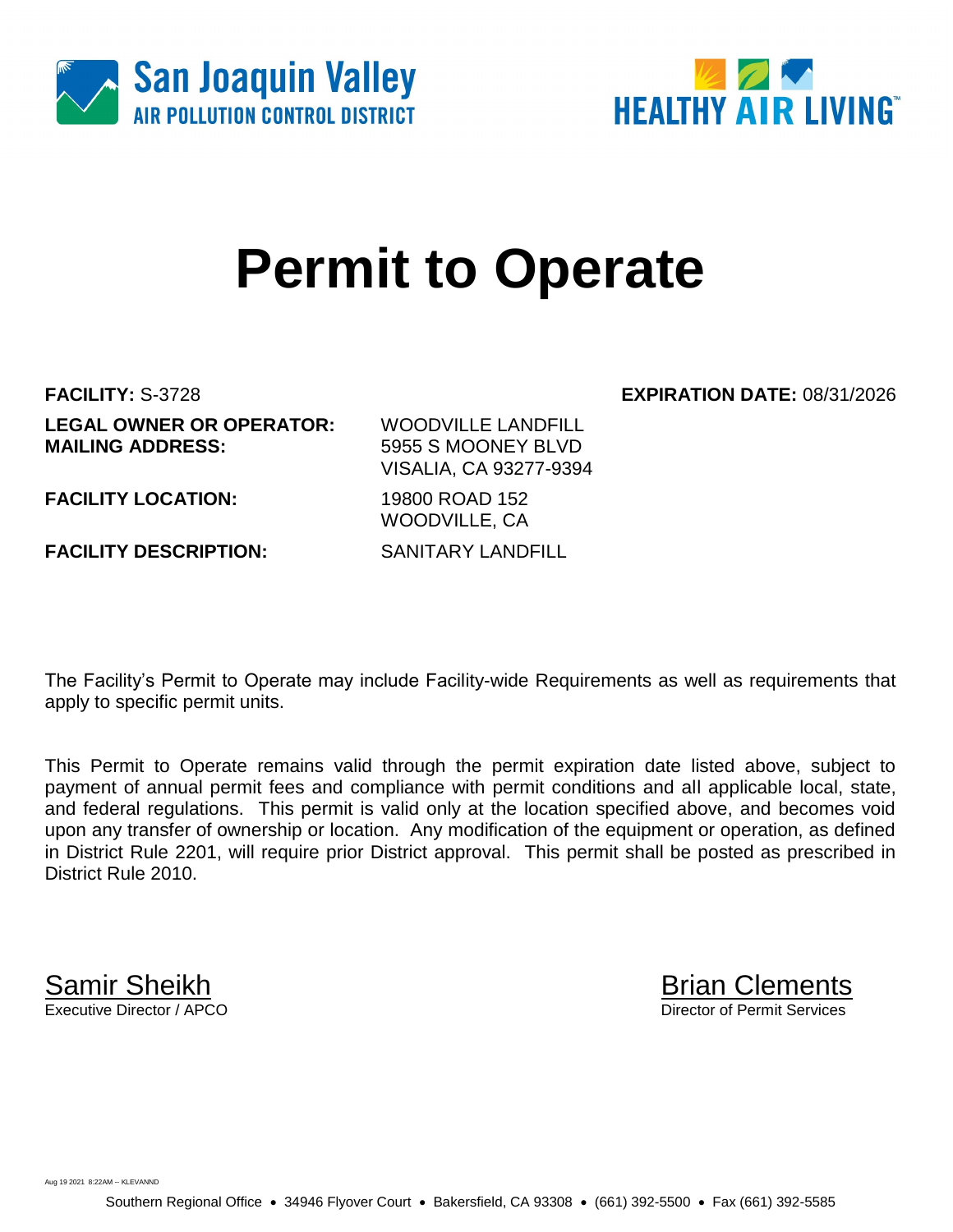# *San Joaquin Valley Air Pollution Control District*

#### **FACILITY:** S-3728-0-3 **EXPIRATION DATE:** 08/31/2026

# **FACILITY-WIDE REQUIREMENTS**

- 1. The owner or operator shall notify the District of any breakdown condition as soon as reasonably possible, but no later than one hour after its detection, unless the owner or operator demonstrates to the District's satisfaction that the longer reporting period was necessary. [District Rule 1100, 6.1] Federally Enforceable Through Title V Permit
- 2. The District shall be notified in writing within ten days following the correction of any breakdown condition. The breakdown notification shall include a description of the equipment malfunction or failure, the date and cause of the initial failure, the estimated emissions in excess of those allowed, and the methods utilized to restore normal operations. [District Rule 1100, 7.0] Federally Enforceable Through Title V Permit
- 3. The owner or operator of any stationary source operation that emits more than 25 tons per year of nitrogen oxides or reactive organic compounds, shall provide the District annually with a written statement in such form and at such time as the District prescribes, showing actual emissions of nitrogen oxides and reactive organic compounds from that source. [District Rule 1160, 5.0] Federally Enforceable Through Title V Permit
- 4. Any person building, altering or replacing any operation, article, machine, equipment, or other contrivance, the use of which may cause the issuance of air contaminants or the use of which may eliminate, reduce, or control the issuance of air contaminants, shall first obtain an Authority to Construct (ATC) from the District unless exempted by District Rule 2020 (12/20/07). [District Rules 2010, 3.0 and 4.0; and 2020] Federally Enforceable Through Title V Permit
- 5. The permittee must comply with all conditions of the permit including permit revisions originated by the District. All terms and conditions of a permit that are required pursuant to the Clean Air Act (CAA), including provisions to limit potential to emit, are enforceable by the EPA and Citizens under the CAA. Any permit noncompliance constitutes a violation of the CAA and the District Rules and Regulations, and is grounds for enforcement action, for permit termination, revocation, reopening and reissuance, or modification; or for denial of a permit renewal application. [District Rules 2070, 7.0; 2080; and 2520, 9.8.1 and 9.12.1] Federally Enforceable Through Title V Permit
- 6. A Permit to Operate or an Authority to Construct shall not be transferred unless a new application is filed with and approved by the District. [District Rule 2031] Federally Enforceable Through Title V Permit
- 7. Every application for a permit required under Rule 2010 (12/17/92) (Permits Required) and Rule 2031 (12/17/92) (Transfer) shall be filed in a manner and form prescribed by the District and shall give all the information necessary to enable the District to make the determination required by Rule 2070 (12/17/92) (Standards for Granting Applications). [District Rule 2040] Federally Enforceable Through Title V Permit
- 8. The operator shall maintain records of required monitoring that include: 1) the date, place, and time of sampling or measurement; 2) the date(s) analyses were performed; 3) the company or entity that performed the analysis; 4) the analytical techniques or methods used; 5) the results of such analysis; and 6) the operating conditions at the time of sampling or measurement. [District Rule 2520, 9.4.1] Federally Enforceable Through Title V Permit
- 9. The operator shall retain records of all required monitoring data and support information for a period of at least 5 years from the date of the monitoring sample, measurement, or report. Support information includes copies of all reports required by the permit and, for continuous monitoring instrumentation, all calibration and maintenance records and all original strip-chart recordings. [District Rule 2520, 9.4.2] Federally Enforceable Through Title V Permit

FACILITY-WIDE REQUIREMENTS CONTINUE ON NEXT PAGE

These terms and conditions are part of the Facility-wide Permit to Operate. Any amendments to these Facility-wide Requirements that affect specific Permit Units may constitute modification of those Permit Units.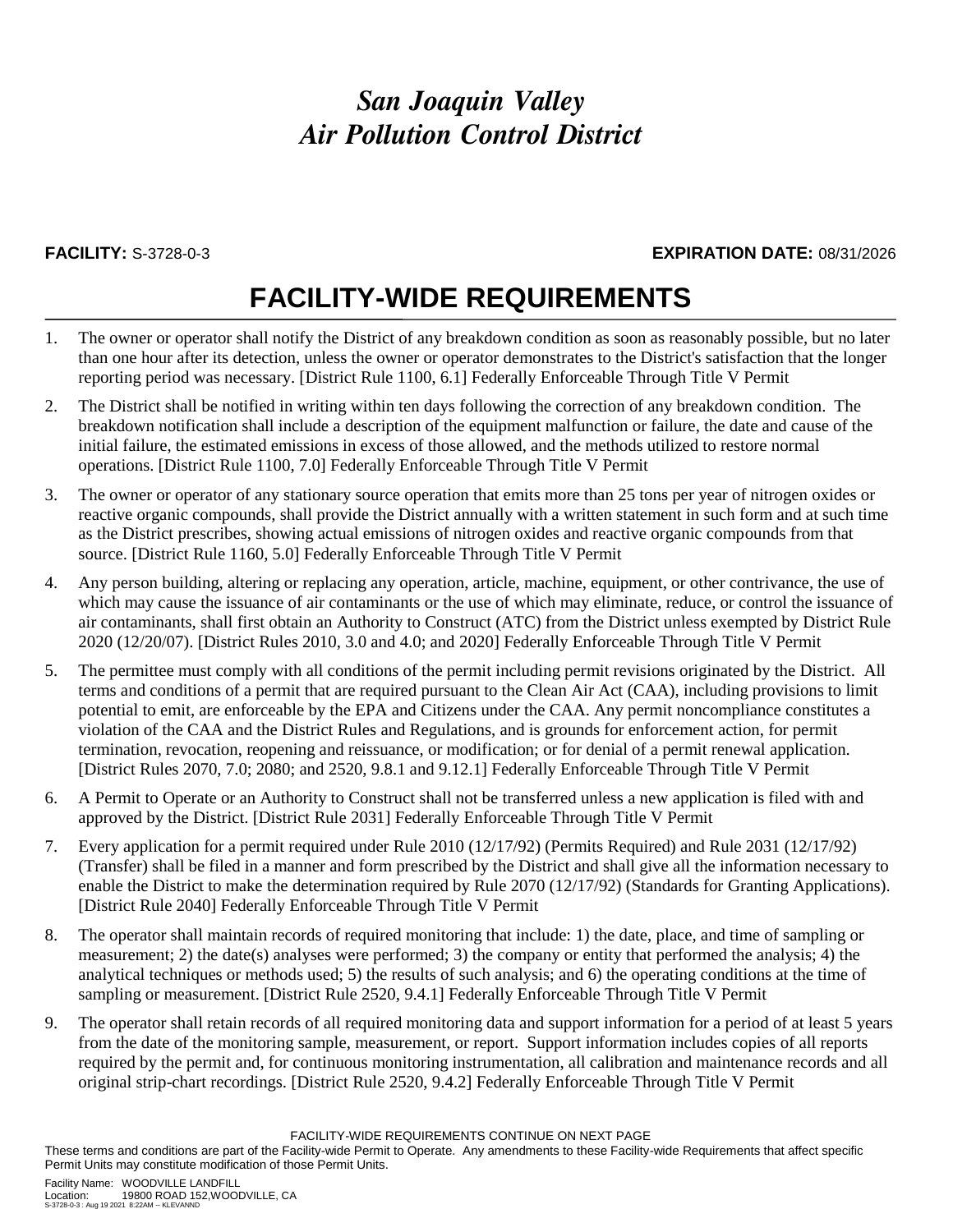Facility-wide Requirements for S-3728-0-3 (continued) Page 2 of 4

- 10. The operator shall submit reports of any required monitoring at least every six months unless a different frequency is required by an applicable requirement. All instances of deviations from permit requirements must be clearly identified in such reports. [District Rule 2520, 9.5.1] Federally Enforceable Through Title V Permit
- 11. Deviations from permit conditions must be promptly reported, including deviations attributable to upset conditions, as defined in the permit. For the purpose of this condition, promptly means as soon as reasonably possible, but no later than 10 days after detection. The report shall include the probable cause of such deviations, and any corrective actions or preventive measures taken. All required reports must be certified by a responsible official consistent with section 10.0 of District Rule 2520 (6/21/01). [District Rules 2520, 9.5.2 and 1100, 7.0] Federally Enforceable Through Title V Permit
- 12. If for any reason a permit requirement or condition is being challenged for its constitutionality or validity by a court of competent jurisdiction, the outcome of such challenge shall not affect or invalidate the remainder of the conditions or requirements in that permit . [District Rule 2520, 9.7] Federally Enforceable Through Title V Permit
- 13. It shall not be a defense for a permittee in an enforcement action that it would have been necessary to halt or reduce the permitted activity in order to maintain compliance with the conditions of the permit. [District Rule 2520, 9.8.2] Federally Enforceable Through Title V Permit
- 14. The permit may be modified, revoked, reopened and reissued, or terminated for cause. The filing of a request by the permittee for a permit modification, revocation and reissuance, or termination, or a notification of planned changes or anticipated noncompliance does not stay any permit condition. [District Rule 2520, 9.8.3] Federally Enforceable Through Title V Permit
- 15. The permit does not convey any property rights of any sort, or any exclusive privilege. [District Rule 2520, 9.8.4] Federally Enforceable Through Title V Permit
- 16. The Permittee shall furnish to the District, within a reasonable time, any information that the District may request in writing to determine whether cause exists for modifying, revoking and reissuing, or terminating the permit or to determine compliance with the permit. Upon request, the permittee shall also furnish to the District copies of records required to be kept by the permit or, for information claimed to be confidential, the permittee may furnish such records directly to EPA along with a claim of confidentiality. [District Rule 2520, 9.8.5] Federally Enforceable Through Title V Permit
- 17. The permittee shall pay annual permit fees and other applicable fees as prescribed in Regulation III of the District Rules and Regulations. [District Rule 2520, 9.9] Federally Enforceable Through Title V Permit
- 18. Upon presentation of appropriate credentials, a permittee shall allow an authorized representative of the District to enter the permittee's premises where a permitted source is located or emissions related activity is conducted, or where records must be kept under condition of the permit. [District Rule 2520, 9.13.2.1] Federally Enforceable Through Title V Permit
- 19. Upon presentation of appropriate credentials, a permittee shall allow an authorized representative of the District to have access to and copy, at reasonable times, any records that must be kept under the conditions of the permit. [District Rule 2520, 9.13.2.2] Federally Enforceable Through Title V Permit
- 20. Upon presentation of appropriate credentials, a permittee shall allow an authorized representative of the District to inspect at reasonable times any facilities, equipment, practices, or operations regulated or required under the permit. [District Rule 2520, 9.13.2.3] Federally Enforceable Through Title V Permit
- 21. Upon presentation of appropriate credentials, a permittee shall allow an authorized representative of the District to sample or monitor, at reasonable times, substances or parameters for the purpose of assuring compliance with the permit or applicable requirements. [District Rule 2520, 9.13.2.4] Federally Enforceable Through Title V Permit
- 22. No air contaminants shall be discharged into the atmosphere for a period or periods aggregating more than 3 minutes in any one hour which is as dark or darker than Ringelmann #1 or equivalent to 20% opacity and greater, unless specifically exempted by District Rule 4101 (2/17/05), by using EPA method 9. If the equipment or operation is subject to a more stringent visible emission standard as prescribed in a permit condition, the more stringent visible emission limit shall supersede this condition. [District Rule 4101] Federally Enforceable Through Title V Permit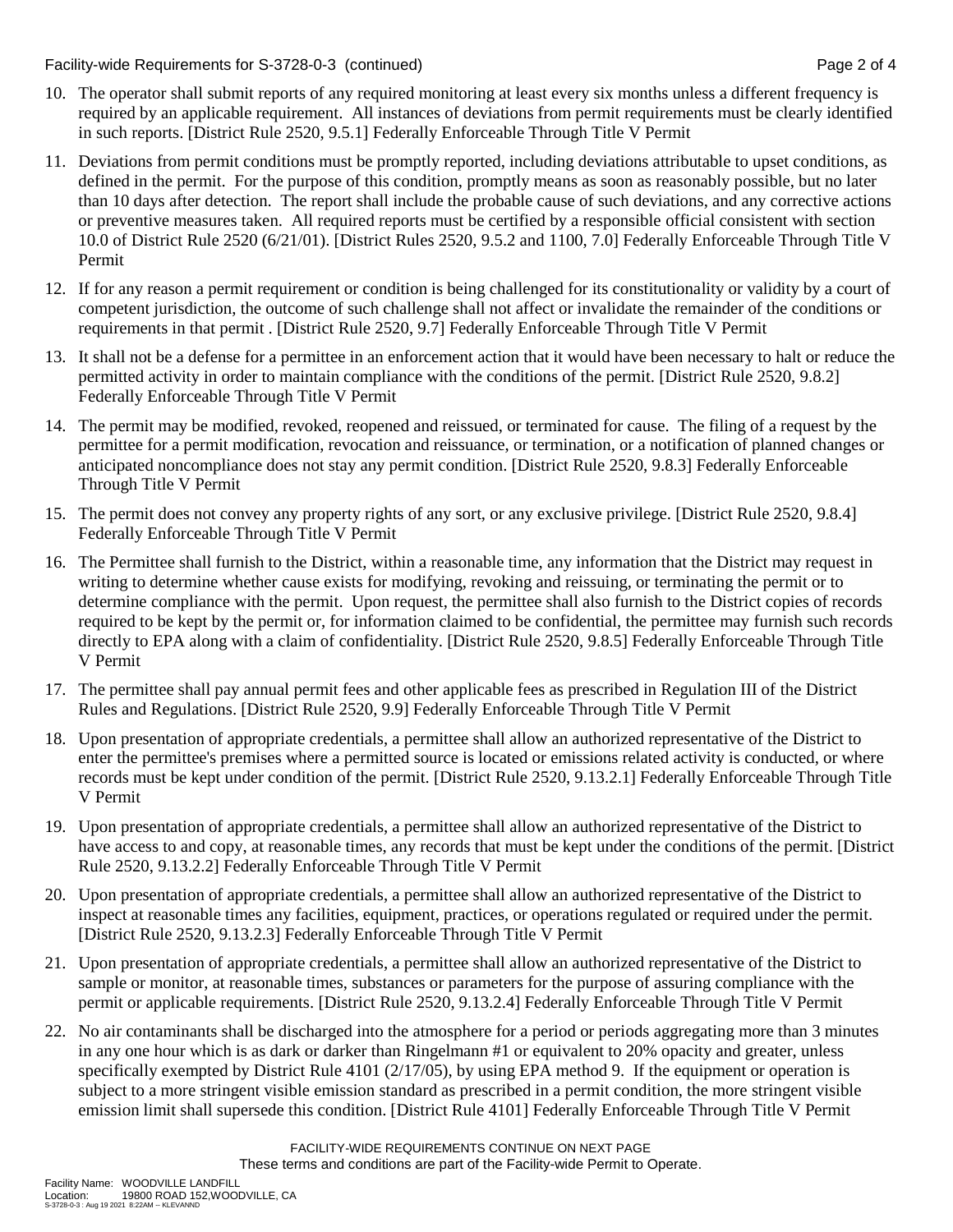Facility-wide Requirements for S-3728-0-3 (continued) Page 3 of 4

- 23. No person shall manufacture, blend, repackage, supply, sell, solicit or apply any architectural coating with a VOC content in excess of the corresponding limit specified in Section 5.0 of District Rule 4601 (Amended 12/17/09), unless exempted under Section 4.0 of District Rule 4601. [District Rule 4601, 5.1] Federally Enforceable Through Title V Permit
- 24. All architectural coating containers used to apply the contents therein to a surface directly from the container by pouring, siphoning, brushing, rolling, padding, ragging or other means, shall be closed when not in use. These architectural coating containers include, but are not limited to, drums, buckets, cans, pails, trays or other application containers. Containers of any VOC-containing materials used for thinning and cleanup shall also be closed when not in use. [District Rule 4601, 5.4] Federally Enforceable Through Title V Permit
- 25. The permittee shall comply with all the Labeling, Reporting and Test Methods requirements outlined in Rule 4601 (Amended 12/17/09) sections 6.1, 6.2 and 6.3 unless exempted under section 4.0 of District Rule 4601. [District Rule 4601, 6.1 and 6.3] Federally Enforceable Through Title V Permit
- 26. With each report or document submitted under a permit requirement or a request for information by the District or EPA, the permittee shall include a certification of truth, accuracy, and completeness by a responsible official. [District Rule 2520, 9.13.1 and 10.0] Federally Enforceable Through Title V Permit
- 27. If the permittee performs maintenance on, or services, repairs, or disposes of appliances, the permittee shall comply with the standards for Recycling and Emissions Reduction pursuant to 40 CFR Part 82, Subpart F. [40 CFR 82 Subpart F] Federally Enforceable Through Title V Permit
- 28. If the permittee performs service on motor vehicles when this service involves the ozone-depleting refrigerant in the motor vehicle air conditioner (MVAC), the permittee shall comply with the standards for Servicing of Motor Vehicle Air Conditioners pursuant to all the applicable requirements as specified in 40 CFR Part 82, Subpart B. [40 CFR Part 82, Subpart B] Federally Enforceable Through Title V Permit
- 29. Disturbances of soil related to any construction, demolition, excavation, extraction, and other earthmoving activities shall comply with the requirements for fugitive dust control in District Rule 8021 (8/19/04) unless specifically exempted under section 4.0 of Rule 8021 or Rule 8011 (8/19/04). [District Rules 8021 and District Rule 8011] Federally Enforceable Through Title V Permit
- 30. Outdoor handling, storage and transport of any bulk material which emits dust shall comply with the requirements of District Rule 8031 (8/19/04), unless specifically exempted under section 4.0 of Rule 8031. [District Rule 8031 and District Rule 8011] Federally Enforceable Through Title V Permit
- 31. All operational landfills shall comply with the requirements of District Rule 8041 (8/19/04). This condition also applies to closure activities and closed landfill sites when activities are conducted which disturb surface soils covering an area greater than one (1) acre, unless specifically exempted by section 4.0 of this rule. [District Rule 8041 and District Rule 8011] Federally Enforceable Through Title V Permit
- 32. Any new or existing public or private paved or unpaved road, road construction project, or road modification project shall implement the control measures and design criteria of, and comply with the requirements of Rule 8061 (8/19/04) unless specifically exempted under section 4.0 of Rule 8061 or 8011 (8/19/04). [District Rule 8061 and District Rule 8011] Federally Enforceable Through Title V Permit
- 33. Any unpaved vehicle/equipment traffic area of one (1) acre or larger shall comply with the requirements of Rule 8071 (9/16/04) or 8011 (8/19/04), unless specifically exempted under section 4.0 of Rule 8071. [District Rules 8071 and District Rule 8011] Federally Enforceable Through Title V Permit
- 34. Any owner or operator of a demolition or renovation activity, as defined in 40 CFR 61.141, shall comply with the applicable inspection, notification, removal, and disposal procedures for asbestos containing materials as specified in 40 CFR 61.145 (Standard for Demolition and Renovation). [40 CFR 61 Subpart M] Federally Enforceable Through Title V Permit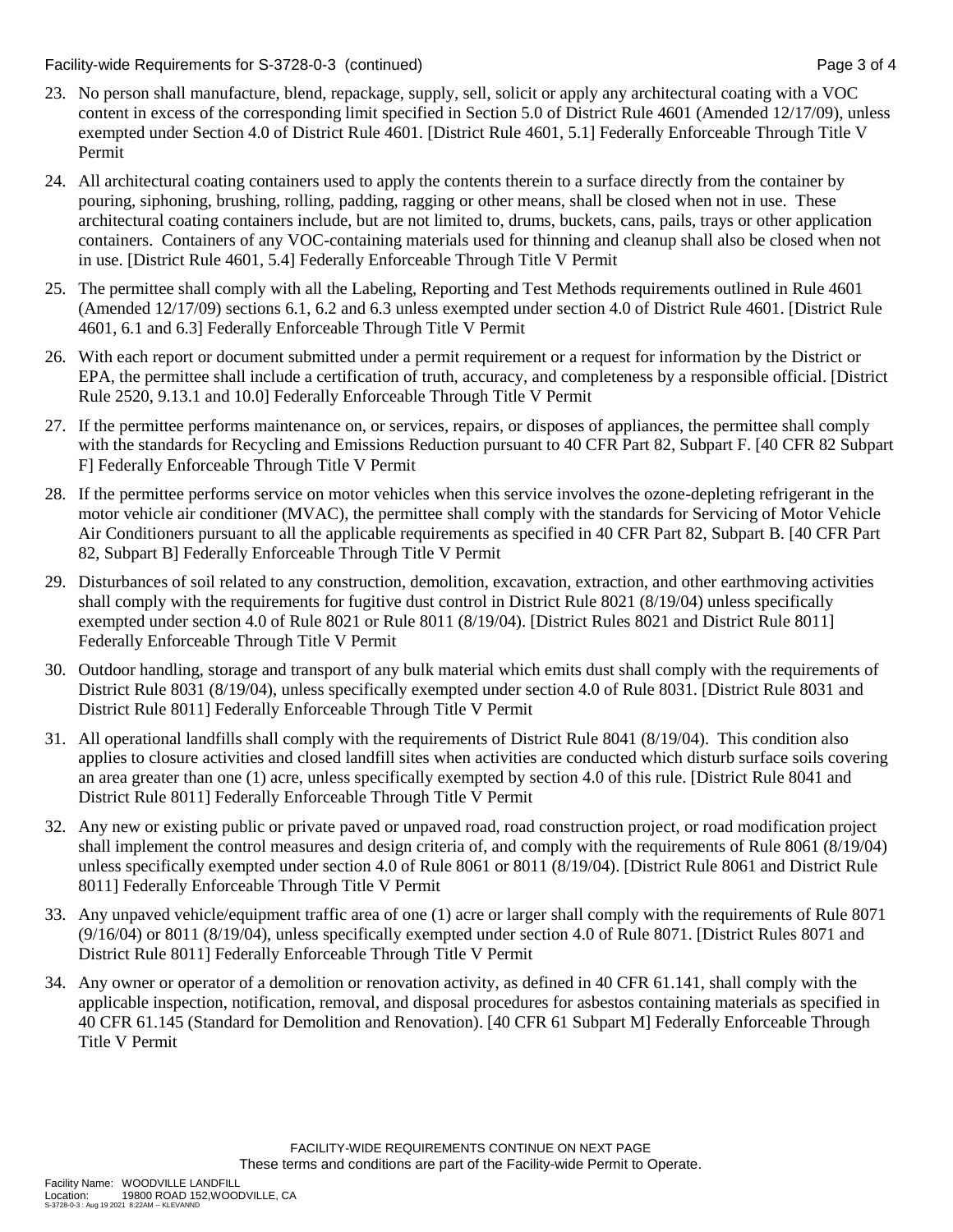Facility-wide Requirements for S-3728-0-3 (continued) Page 4 of 4

- 35. The permittee shall submit certifications of compliance with the terms and standards contained in Title V permits, including emission limits, standards and work practices, to the District and the EPA annually (or more frequently as specified in an applicable requirement or as specified by the District). The certification shall include the identification of each permit term or condition, the compliance status, whether compliance was continuous or intermittent, the methods used for determining the compliance status, and any other facts required by the District to determine the compliance status of the source. [District Rule 2520, 9.16] Federally Enforceable Through Title V Permit
- 36. Any Title V permittee shall submit an application permit renewal to the District at least six months, but not greater than 18 months, prior to the Title V permit expiration date. [District Rule 2520, 5.2] Federally Enforceable Through Title V Permit
- 37. When a term is not defined in a Title V permit condition, the definition in the rule cited as the origin and authority for the condition in a Title V permit shall apply. [District Rule 2520, 9.1.1] Federally Enforceable Through Title V Permit
- 38. No air contaminant shall be released into the atmosphere which causes a public nuisance. [District Rule 4102]
- 39. The reporting periods for the Report of Required Monitoring and the Compliance Certification Report begin May 1 of every year, unless alternative dates are approved by the District Compliance Division. These reports are due by the last day of the month following the end of the reporting period. [District Rule 2520] Federally Enforceable Through Title V Permit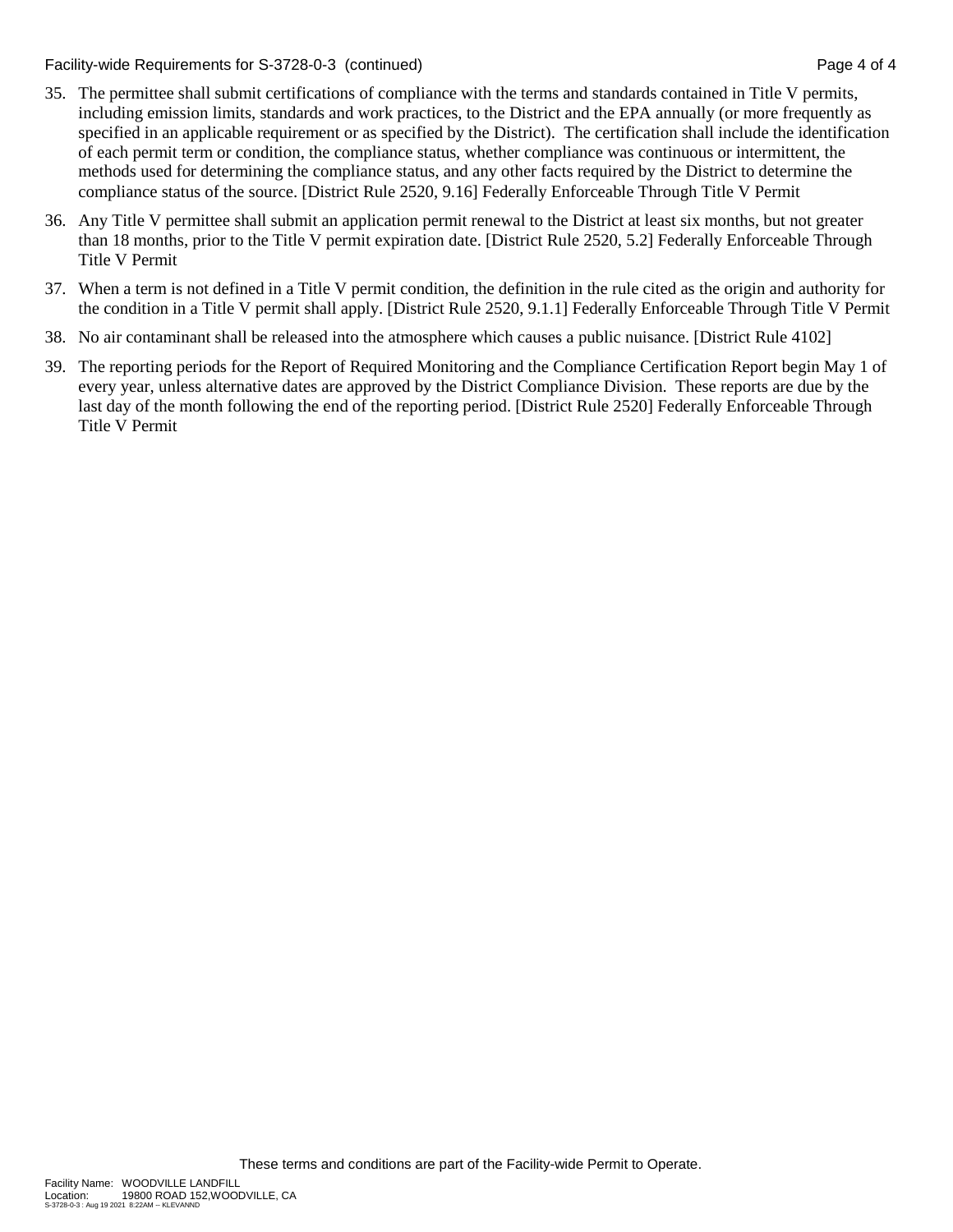# *San Joaquin Valley Air Pollution Control District*

#### **PERMIT UNIT:** S-3728-1-5 **EXPIRATION DATE:** 08/31/2026

#### **EQUIPMENT DESCRIPTION:**

MUNICIPAL SOLID WASTE LANDFILL, 15 MILLION CUBIC METER CAPACITY INCLUDING LANDFILL GAS COLLECTION SYSTEM WITH EXTRACTION WELL(S), BLOWER(S) AND KNOCKOUT VESSEL(S) AND A 30 MMBTU/HR LFG SPECIALTIES MODEL EF35I8 ENCLOSED LANDFILL GAS FLARE

## **PERMIT UNIT REQUIREMENTS**

- 1. Collected landfill gas shall be incinerated in District approved incineration devices. [District Rule 2080] Federally Enforceable Through Title V Permit
- 2. The flare shall be equipped with automatic dampers, an automatic shutdown device, a flame arrestor, and continuous recording temperature sensors. [District Rule 2080] Federally Enforceable Through Title V Permit
- 3. The flare shall utilize air-assist, as required, to operate in a smokeless manner. [District Rule 2080] Federally Enforceable Through Title V Permit
- 4. Emission rates shall not exceed: PM10: 0.03 lb/MMBtu, SOx (as SO2): 0.01 lb/MMBtu, NOx (as NO2): 0.06 lb/MMBtu, and CO: 0.19 lb/MMBtu. [District Rule 2201] Federally Enforceable Through Title V Permit
- 5. The NMOC emission rate shall be calculated using the equation in 40CFR60.754(a)(1)(i), if the actual year-to-year solid waste acceptance rate is known or the equation in 40CFR60.754(a)(1)(ii), if the actual year-to-year solid waste acceptance rate is unknown. The values for k, Lo, and CNMOC for both equations shall be taken from 40CFR60.754(a)(1), as appropriate. Both equations may be used if the actual year-to-year acceptance rate is known for a part of the landfill life, but unknown for another part of the landfill life. The mass of nondegradable solid waste may be subtracted from the average annual acceptance rate when calculating R, if documentation of the nature and amount of such wastes is maintained (Tier 1 specifications). [40 CFR 60.754(a)(1) and 62.14354] Federally Enforceable Through Title V Permit
- 6. If the calculated NMOC emission rate is equal to or greater than 50 megagrams/year, then the landfill owner or operator shall either comply with the requirements of this permit to submit a collection and control design plan and install the system, or determine a site-specific NMOC concentration and recalculate the NMOC emission rate using Tier 2 specifications. [40 CFR 60.754(a)(2)(ii) and 62.14354] Federally Enforceable Through Title V Permit
- 7. Tier 2 specifications to determine the site-specific NMOC concentration shall include the following: 1) For sampling, at least 2 sample probes shall be installed per hectare of landfill surface that has retained waste for at least 2 years, up to a maximum of 50 required probes. One sample of landfill gas shall be collected from each probe to determine the NMOC concentration, using EPA Method 25, 25C, another method approved by the EPA, or 18, in accordance with 40 CFR 60.754(a)(3). If EPA Method 18 is used, the minimum list of compounds to be tested shall be those published in the most recent Compilation of AP-42. If composite sampling is used, equal sample volumes are required. All samples taken shall be used in the analysis. The NMOC concentration from Method 25 or 25C shall be divided by 6 to convert from C-NMOC, as carbon to as hexane. 2) For landfills equipped with active collection systems, samples may be collected from the common header pipe before gas moving or condensate removal equipment; a minimum of 3 samples must be collected. [40 CFR 60.754(a)(3), (a)(5) and 62.14354] Federally Enforceable Through Title V Permit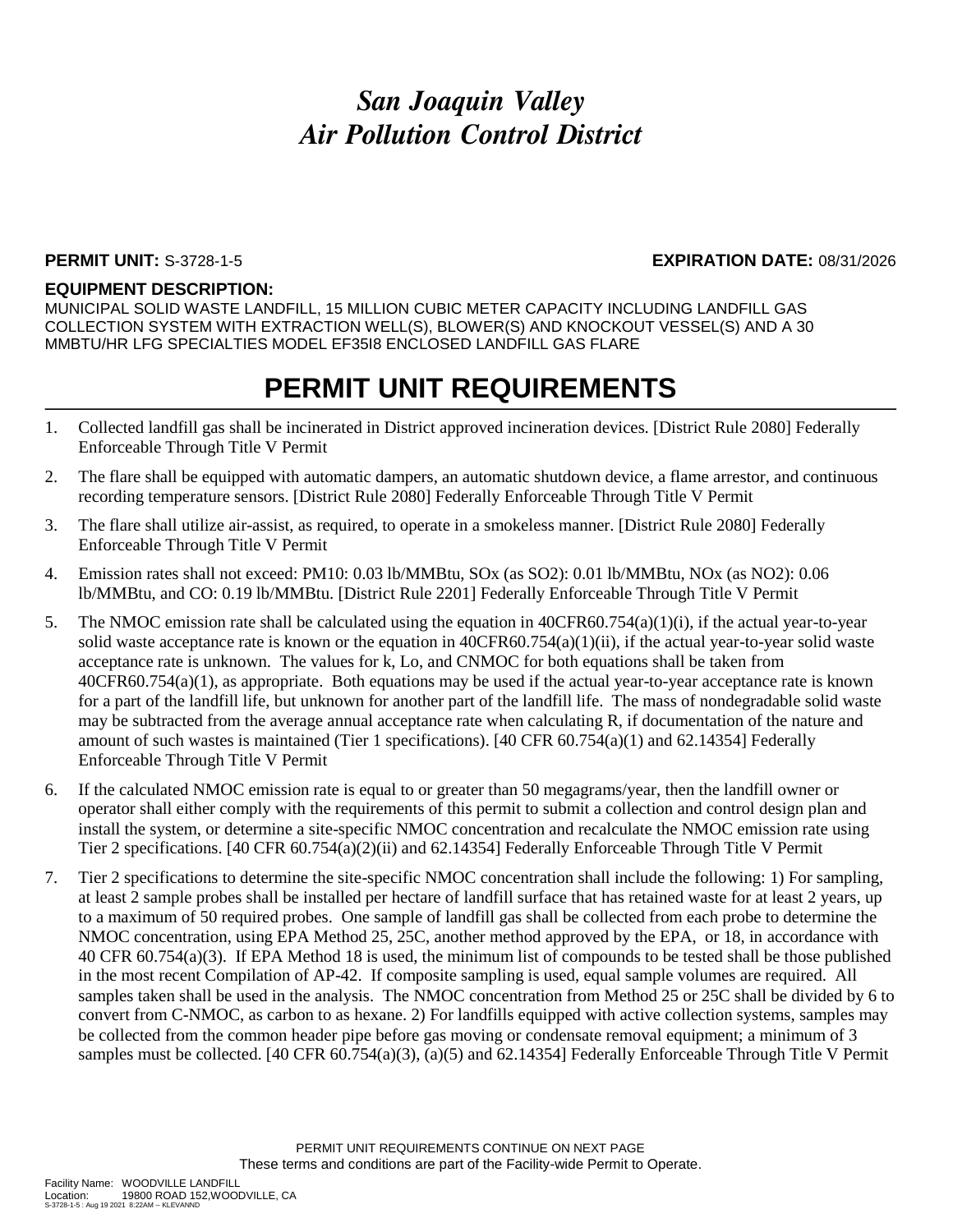Permit Unit Requirements for S-3728-1-5 (continued) Page 2 of 4

- 8. Tier 2 specifications to determine the site-specific NMOC concentration shall include the following: 1)The NMOC mass emission rate shall be recalculated using the average site-specific concentration, instead of the default value, 2) If the resulting calculated mass emission rate is equal to or greater than 50 megagrams/year, the landfill owner or operator shall either comply with 60.752(b)(2), or determine a site-specific methane generation rate constant and recalculate the NMOC emission rate using Tier 3 specifications. [40 CFR 60.754(a)(3)(i)&(ii) and 62.14354] Federally Enforceable Through Title V Permit
- 9. If the calculated NMOC mass emission rate, using the site-specific NMOC concentration, is less than 50 megagrams/year, then a periodic estimate of the emission rate report, pursuant to 60.757(b)(1) shall be submitted to the Administrator. The site-specific NMOC concentration shall be retested every 5 years, using Tier 2 specifications. [40 CFR 60.754(a)(3)(iii) and 62.14354] Federally Enforceable Through Title V Permit
- 10. Tier 3 specifications to determine the site-specific methane generation rate constant shall include the following: 1) EPA Method 2E or another method approved by the EPA shall be used, 2) The NMOC mass emission rate shall be recalculated using the average site-specific NMOC concentration and the site-specific methane generation rate constant k, instead of the default values in 40 CFR 60(a)(1), and 3) If the resulting calculated NMOC mass emission rate is equal to or greater than 50 megagrams/year, the landfill owner or operator shall comply with 60.752(b)(2). [40 CFR 60.754(a)(4), (a)(5) and (i) and 62.14354] Federally Enforceable Through Title V Permit
- 11. If Tier 3 specifications are used to determine the site-specific methane generation rate and the calculated NMOC mass emission rate is less than 50 megagrams/year, then a periodic emission rate report shall be submitted to the Administrator, pursuant to 60.757(b)(1) and the NMOC concentration shall be recalculated annually, pursuant to 60.757(b)(1), using the site-specific methane generation rate constant and the NMOC concentration obtained using Tier 2 specifications. Determination of the site-specific methane generation rate constant is performed once and used in all subsequent annual NMOC emission rate calculations. [40 CFR 60.754(a)(4)(ii) and 62.14354] Federally Enforceable Through Title V Permit
- 12. For PSD purposes, the NMOC emission rate shall be estimated and compared to the PSD major source and significance levels in 40 CFR 51.166 or 52.21, using AP-42 or EPA-approved procedures. [40 CFR 60.754(c) and 62.14354] Federally Enforceable Through Title V Permit
- 13. The NMOC emission rate shall be recalculated and reported to the APCO annually, except as otherwise provided in this permit, until such time as the calculated NMOC emission rate is equal to or greater than 50 megagrams/year and a collection and control system is installed or until the landfill is closed.  $[40 \text{ CFR } 60.752(b)(1), 60.754(a), 60.757(b),]$ 62.14354 and 62.14355] Federally Enforceable Through Title V Permit
- 14. If the NMOC emission rate, as reported in the annual report is less than 50 megagrams/year in each of the next 5 consecutive years, the owner or operator may elect to submit an estimate of the NMOC emission rate for the next 5 year period in lieu of the annual reports for those 5 years. This estimate shall include the current amount of solid waste-in-place and the estimated waste acceptance rate for each year of the 5 years. All data and calculations upon which this estimate is based shall be provided to the APCO. This estimate shall be revised at least once every 5 years. [40 CFR 60.757(b)(1)(ii) and 62.14355] Federally Enforceable Through Title V Permit
- 15. If the actual waste acceptance rate exceeds the estimated rate used in any year reported in a 5-year estimate of the NMOC emission rate, then a revised 5-year estimate shall be submitted to the APCO. The revised estimate shall cover the 5-year period beginning with the year in which the actual waste acceptance rate exceeded the estimated acceptance rate. [40 CFR 60.757(b)(1)(ii) and 62.14355] Federally Enforceable Through Title V Permit
- 16. The NMOC emission rate report shall include all the data, calculations, sample reports and measurements used to estimate the annual or 5-year emissions. [40 CFR 60.757(b)(2) and 62.14355] Federally Enforceable Through Title V Permit
- 17. If the owner or operator elects to recalculate the NMOC emission rate using Tier 2 specifications and the resulting NMOC emission rate is less than 50 megagrams/year, annual periodic reporting shall resume. The revised NMOC emission rate report, with the recalculated NMOC emission rate using Tier 2 specifications, shall be submitted within 180 days of the first Tier 1 calculated exceedance of 50 megagrams/year. [40 CFR 60.757(c)(1) and 62.14355] Federally Enforceable Through Title V Permit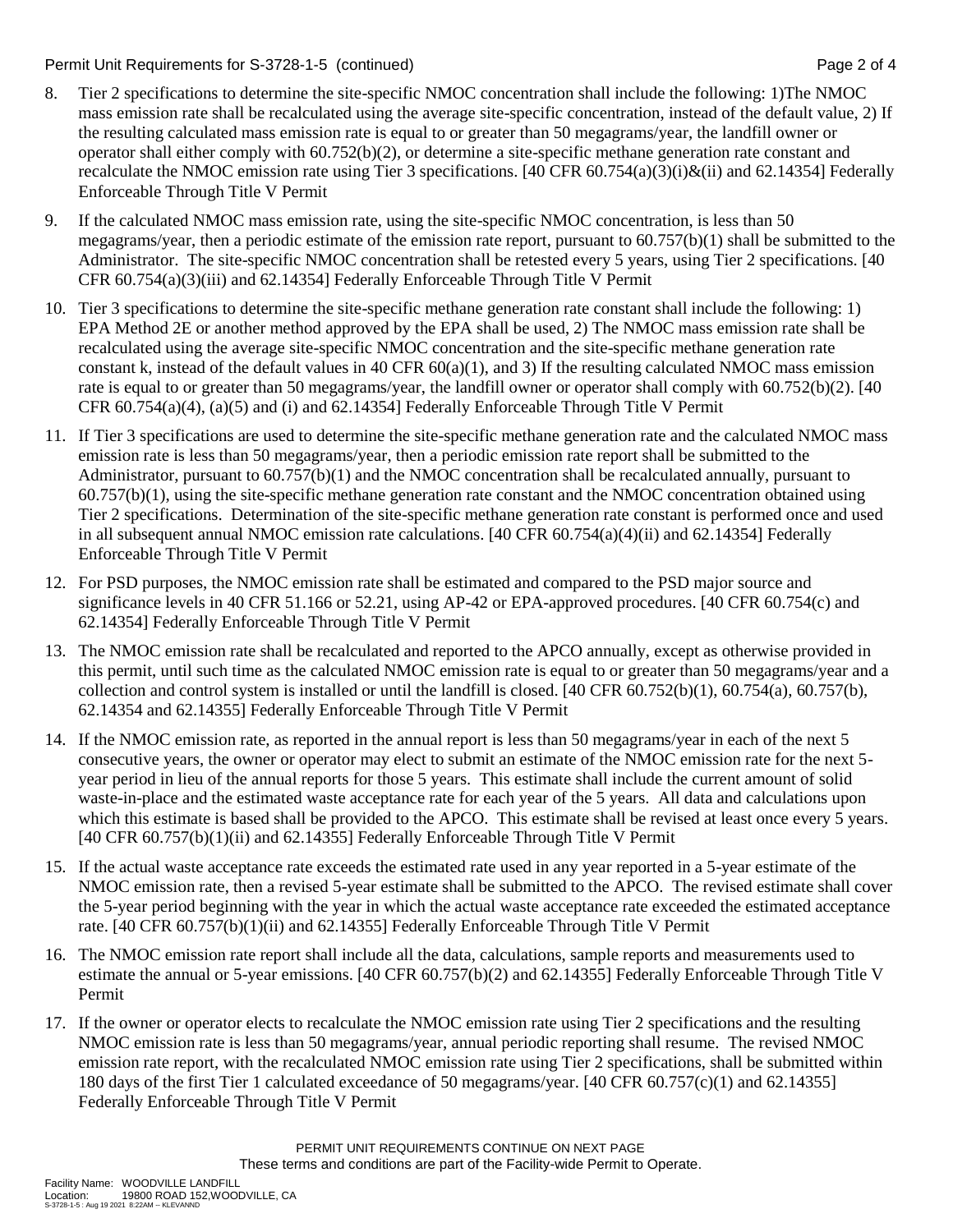Permit Unit Requirements for S-3728-1-5 (continued) Page 3 of 4

- 18. If the owner or operator elects to recalculate the NMOC emission rate using Tier 3 specifications and the resulting NMOC emission rate is less than 50 megagrams/year, annual periodic reporting shall resume. The revised NMOC emission rate report, with the recalculated NMOC emission rate using Tier 3 specifications, shall be submitted within 1 year of the first Tier 1 calculated exceedance of 50 megagrams/year. [40 CFR 60.757(c)(2) and 62.14355] Federally Enforceable Through Title V Permit
- 19. Each owner or operator shall keep for at least 5 years up-to-date, readily accessible, on-site records of the maximum design capacity, the current amount of solid waste in-place, and the year-by-year waste acceptance rate. Off-site records may be maintained if they are retrievable within 4 hours. [40 CFR 60.758(a), 62.14355(a) and District Rule 2520, 9.4.2] Federally Enforceable Through Title V Permit
- 20. This operating permit may be cancelled with APCO approval when the landfill is closed, pursuant to the requirements of this permit, if the landfill is not otherwise subject to the requirements of either 40 CFR part 70 or part 71 and if either 1) it was never subject to the requirement for a control system under 40 CFR 60.752(b)(2); or 2) the owner or operator meets the conditions for control system removal specified in 40 CFR  $60.752(b)(2)(v)$ . [40 CFR  $60.752(b)$  and 62.14352(f)] Federally Enforceable Through Title V Permit
- 21. If the landfill is permanently closed, a closure notification shall be submitted to the APCO within 30 days of waste disposal cessation. A permanent closure must take place in accordance with 40 CFR 258.60. If a closure report has been submitted, no additional waste may be placed in the landfill without filing a notification of modification to the APCO, pursuant to 40 CFR 60.7(a)(4). [40 CFR 60.752(b)(1)(ii)(B), 60.757(d) and 62.14352(f)] Federally Enforceable Through Title V Permit
- 22. If the calculated NMOC is equal to or greater than 50 megagrams/year, the owner or operator shall install a collection and control system, that effectively captures the gas generated within the landfill, within 30 months of that determination. This operating permit must be modified accordingly to show compliance with 40 CFR 62, Subpart GGG requirements applicable to a MSWL with a collection and control system. [40 CFR 60.752(b)(2)(ii), 60.753, 60.755, 60.756, 62.14353 and 62.14354] Federally Enforceable Through Title V Permit
- 23. If a gas collection and control system is installed, it shall comply with the operational standards of 40 CFR 60.753, the compliance provisions of 40 CFR 60.755, the monitoring provisions of 40 CFR 60.756, the reporting and record keeping requirements of 40 CFR 60.757 and 60.758, and the requirements of 40 CFR 60.759 (for active collection systems). [40 CFR 60.752(b)(2)(ii), 60.753, 60.755, 60.756, 60.757, 60.758, 60.759, 62.14353 and 62.14354(b)] Federally Enforceable Through Title V Permit
- 24. Permittee shall comply with the Increments of Progress as defined in Table 3 of 40 CFR 62, Subpart GGG, unless a site specific schedule is approved by EPA, which includes notification of EPA no later than 10 business days after completing each increment of progress. [40 CFR 62.14355(b)] Federally Enforceable Through Title V Permit
- 25. Permittee shall submit the Final Control Plan (as defined in 40 CFR 62.14351) one year after the first annual emission rate report showing NMOC emissions > 50 megagrams/year, unless a site-specific schedule is approved by EPA. (Increment 1) [40 CFR  $62.14356(a)(1)$ ] Federally Enforceable Through Title V Permit
- 26. Permittee shall Award Contract(s) (as defined in 40 CFR 62.14351) 20 months after the first annual emission rate report showing NMOC emissions > 50 megagrams/year, unless a site-specific schedule is approved by EPA. (Increment 2) [40 CFR  $62.14356(a)(2)$ ] Federally Enforceable Through Title V Permit
- 27. Permittee shall Initiate On-Site Construction (as defined in 40 CFR 62.14351) 24 months after the first annual emission rate report showing NMOC emissions > 50 megagrams/year, unless a site-specific schedule is approved by EPA. (Increment 3) [40 CFR 62.14356(a)(3)] Federally Enforceable Through Title V Permit
- 28. Permittee shall Complete On-Site Construction (as defined in 40 CFR 62.14351) 30 months after the first annual emission rate report showing NMOC emissions > 50 megagrams/year, unless a site-specific schedule is approved by EPA. (Increment 4) [40 CFR 62.14356(a)(4)] Federally Enforceable Through Title V Permit
- 29. Permittee shall Achieve Final Compliance (as defined in 40 CFR 62.14351) 30 months after the first annual emission rate report showing NMOC emissions > 50 megagrams/year, unless a site-specific schedule is approved by EPA. (Increment 5) [40 CFR 62.14356(a)(5)] Federally Enforceable Through Title V Permit